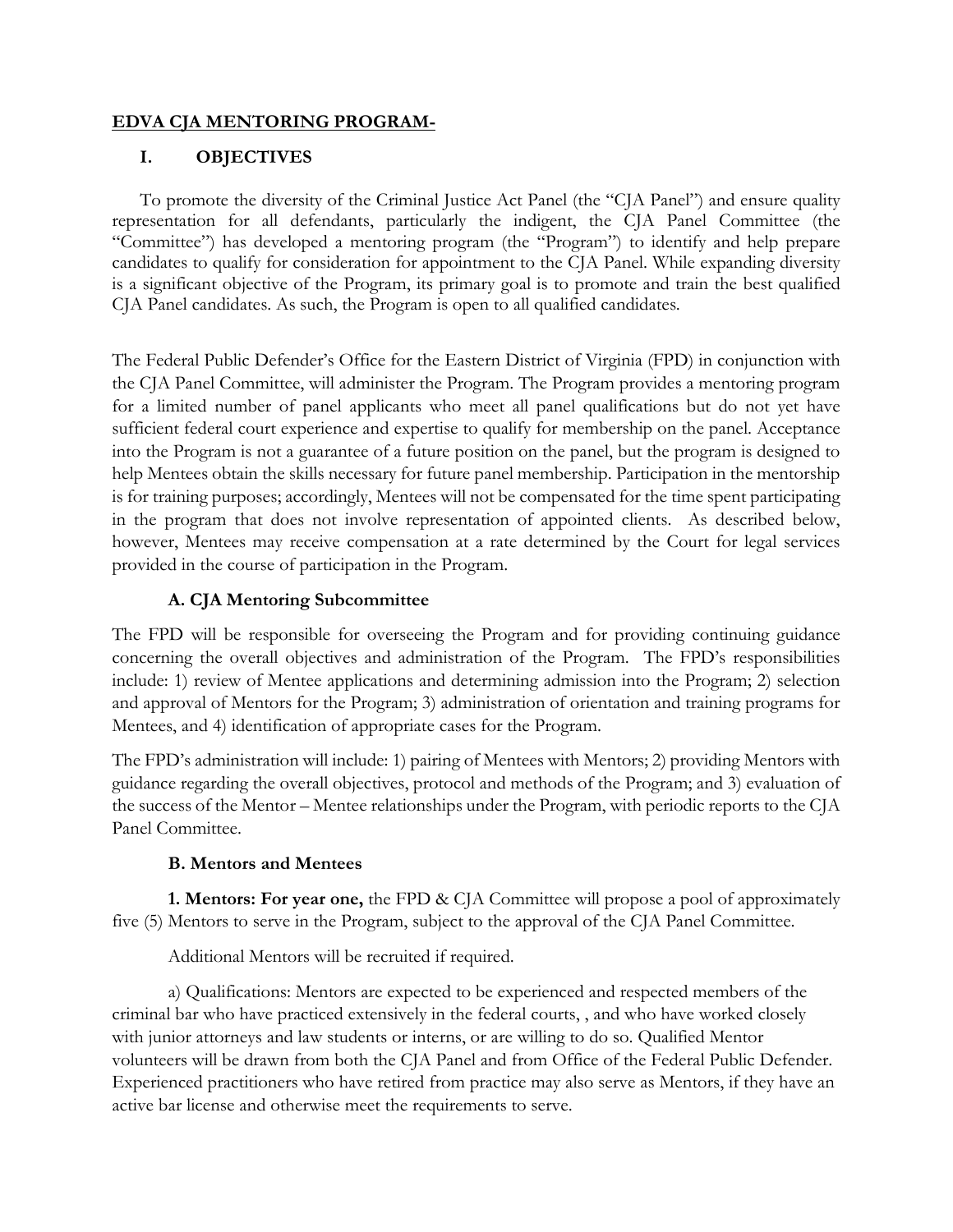b) Requirements: Mentors will be required to submit a curriculum vitae, and a list of at least ten significant federal cases in which the Mentor has been assigned or retained as lead counsel in the past 5 years.

c) Assignments: No Mentor will be assigned more than one (1) Mentee, as long as there are willing Mentors who have not yet been assigned a Mentee. Mentees may have more than one (1) Mentor.

d) Training: Mentors will be instructed on:

i) the goals and objectives of the Program;

ii) the protocols and manner of instruction to be used in training Mentees, including the selection of appropriate cases to use as teaching vehicles, the critical need to expose Mentees to all aspects of federal criminal practice, as well as the assessment and development of a Mentee's oral and written advocacy skills, and computer/Electronic Case Filing ("ECF") and voucher submission proficiency;

iii) the permissible roles and tasks to be performed by Mentees;

iv) the review and frank assessment of the Mentee's progress and ability to practice in federal court.

e) No Reimbursement: No Mentor shall submit a CJA voucher for time spent exclusively training Mentees. Time spent on providing legal services to clients appointed by the Court, however, will be recompensed as in the ordinary course.

f) Review and Assessment: The FPD & CJA Subcommittee attorneys will meet on a periodic basis with each Mentor to discuss the matters that the Mentee and Mentor have worked on together and the progress of the Mentee in the Program.

**2. Mentees:** Qualified candidates include state and federal practitioners with one or more years of criminal experience, including substantial trial experience, either as lead counsel or second chair or other comparable in-court experience, who, with additional federal criminal experience obtained through the Program, would merit consideration for membership on the CJA Panel. In addition, prospective Mentee candidates must exhibit strong research and writing skills. Mentees also must attend CLE programs that focus on federal criminal practice.

a) Admission to the EDVA: Candidates must be admitted to practice in the Eastern District of Virginia. Applicants will be required to submit a Certificate of Good Standing from the Bar of the state or states in which s/he is admitted.

b) Applications: All Mentee applicants will be required to submit a completed application form, brief resume and writing sample. Applications for participation in the program will be posted on the Court website at www.edva.uscourts.gov under the CJA tab at the top of the webpage.

c) Evaluations: The FPD will meet with each Mentee and their Mentor at least once a month, and perhaps more often, to review the Mentee's progress in the Program. Each Mentee will also be required to complete an evaluation form as to his/her Mentor at the conclusion of the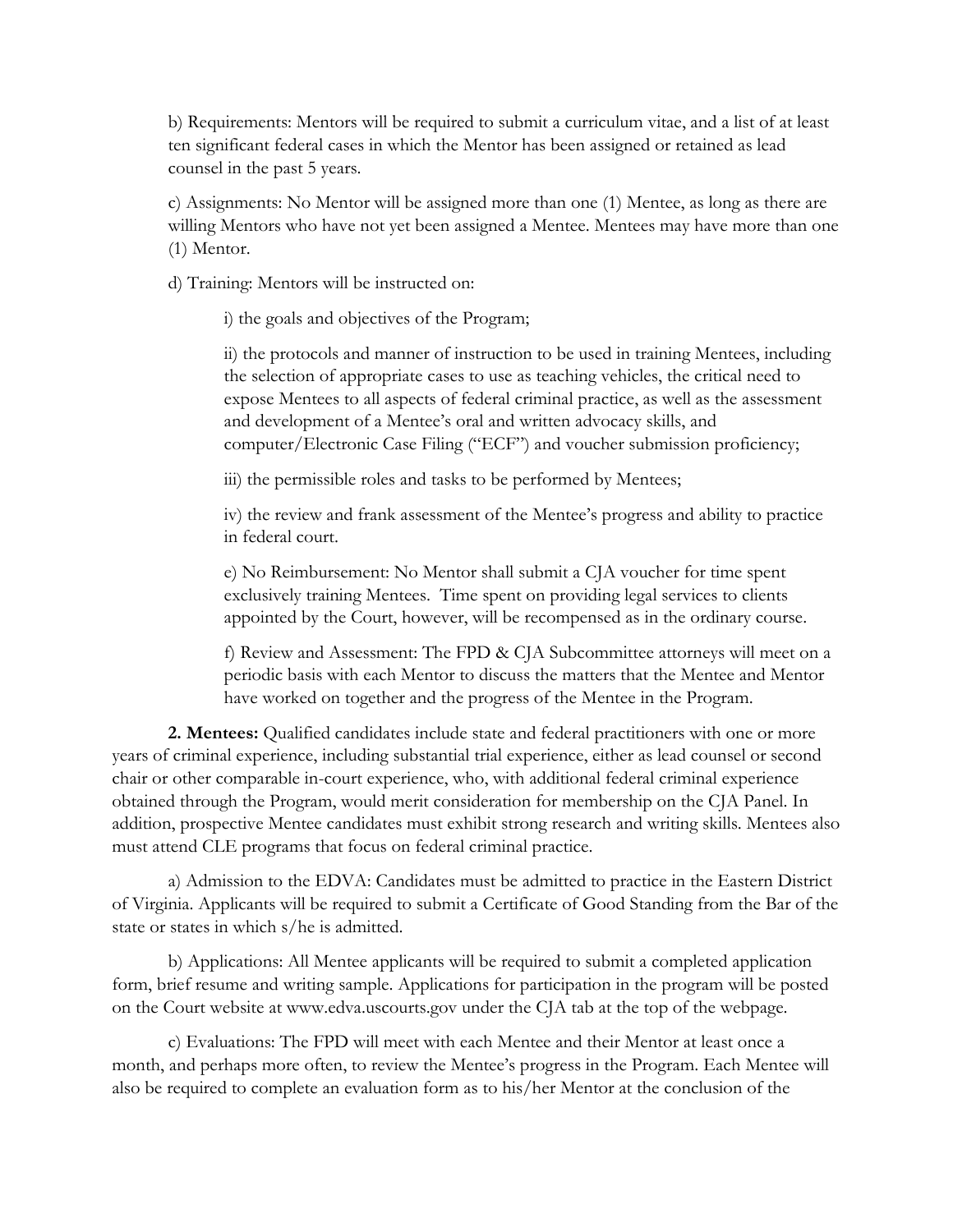training period. The training period will terminate when the matters the Mentor and the Mentee have worked on together have concluded or at a time that may be mutually agreed upon by the Mentor and the Subcommittee.

d) Duration and Graduation: As described below, the program is expected to last at least 12 months, and successful completion will occur upon certification by the CJA Panel Committee.

e) Endorsement and Appointment of Mentee:

i) Participants in the Program are not guaranteed appointment to the EDVA CJA Panel. No person has a right either to be appointed to the Panel or to be selected as a Mentee.

ii) Mentees who successfully complete the Program will be encouraged to apply for appointment to the Panel. If a Mentee does apply, in addition to following the normal application review process, the Committee will solicit the views of the Mentor, the Subcommittee, and the judge(s) before whom the Mentee has appeared as to whether the Mentee qualifies for appointment.

### **Identifying Potential Mentees and Promotion of the Program**

A. Posted on the Court's website at www.vaed.uscourt.gov under the CJA tab at the top of the webpage, will be a Program description, as well as the application and evaluation forms, in fillable or downloadable format (PDF/WORD), which will be referred to the committee for review.

B. The FPD and Committee Panel will recruit potential mentees pursuant to resources provided by the Virginia Indigent Defense Commission as well as through outreach to local bar associations, including but not limited to the following::

South Hampton Roads Bar Association Old Dominion Bar Association Norfolk Portsmouth Bar Virginia Beach Bar Association VSB YLC Virginia State Bar liaison for Local and Specialty Bars

C. The FPD and Committee Panel will also identify attorneys who are currently on the panel but have limited Federal Court experience, as potential participants.

### **Benefits to the Mentees:**

In addition to the valuable training provided, Mentees will also have the opportunity to build important networks that strengthen their practice. Members of a mentee "class" are encouraged to build relationships with each other and, through their exposure to members of the federal criminal defense bar, the federal bench and other federal court participants, broaden their base of resources, contacts and knowledge. Federal courtroom experience and strengthening client skills are also benefits from participation. Additionally, due to the significant amount of writing involved in federal practice, the program provides opportunities to work with a mentor to improve legal writing skills.

### **Expectations of Mentees:**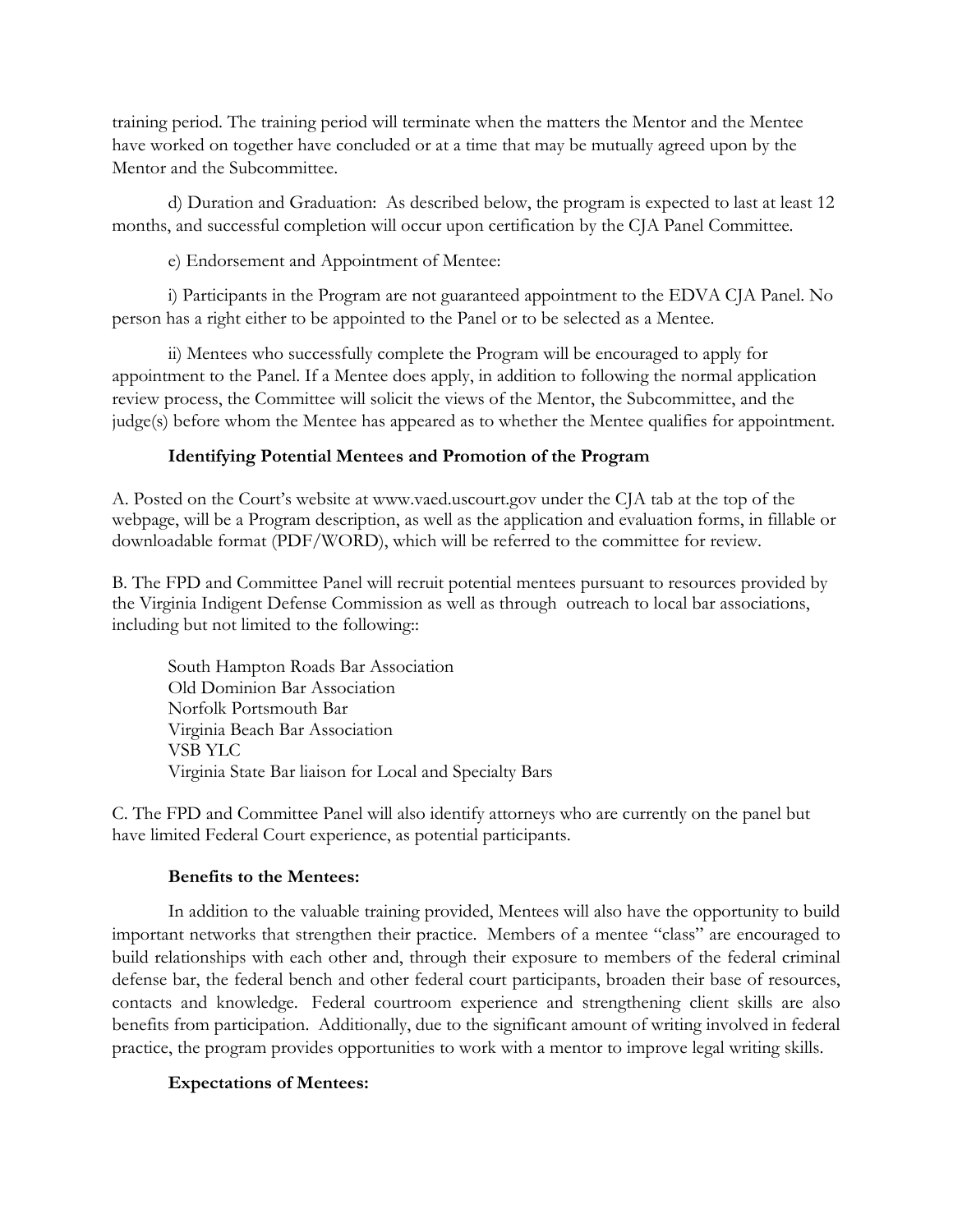The selection process for this program is competitive. A commitment to devote the time and effort necessary to succeed is a basic expectation. The attorneys chosen to participate in the program must attend the bi-monthly training sessions (six per year), participate in the regular training seminars presented by the Federal Defender's Office, meet regularly with the Program Coordinator, and work with a mentor on four assigned cases for a minimum one-year period. (most programs are two years or more)

### Mentee Compensation

1. Since the Mentee will provide actual legal services and will work as associate counsel with the Mentor, and the prototype Program case will be the type of case that normally warrants authorization of an associate counsel or paralegal, the Mentor will be permitted to apply to the District Court to have the Mentee authorized as associate counsel at the reduced rate of eighty dollars (\$80.00) per hour (subject to modification as CJA Panel rates are adjusted and by the CJA panel committee).

2. Authorization of the Mentee as co-counsel and compensation, if any, for the Mentee will be determined by the District Court on a case by case basis (*see infra*). The Mentor should identify the Mentee at any initial presentment or other appearance before the Magistrate Judge or District Judge.

### **Program Outline**

Select AFPD's will be responsible for mentoring 2-3 attorneys per year. Senior CJA Panel members will be responsible for mentoring two attorney per year.

For year one, the estimate will be three AFPD Mentors/Mentees; two Senior CJA Panel Members/Mentees for a total of five Mentees in the first "class."

While the mentoring program will be individualized to some extent based on the Mentee's particular experience, it is anticipated that all Mentees will be required to do the following:

1. Second-chair two district court felony cases with an experienced AFPD/SCJA, as selected by the FPD. The Mentor will be the counsel of record and serve as first chair. All case assignments will be made as close to the initial appearance as reasonably practicable. During the pendency of these cases, the Mentee will be expected to be present for all substantive court appearances and to take on some of the responsibilities associated with preparing the cases under the supervision of the first chair.

The cases assigned should focus on those issues most common to Federal Criminal Practice. These include firearm, drugs, violent crimes (robbery/VICAR) and fraud.

- 2. Attend and observe one complete felony trials if no such trial opportunity is available as part of the two-case assignment.
- 3. Second chair at least two sentencing hearings.
- 4. This program requires a 6 month to 1 year commitment for mentees.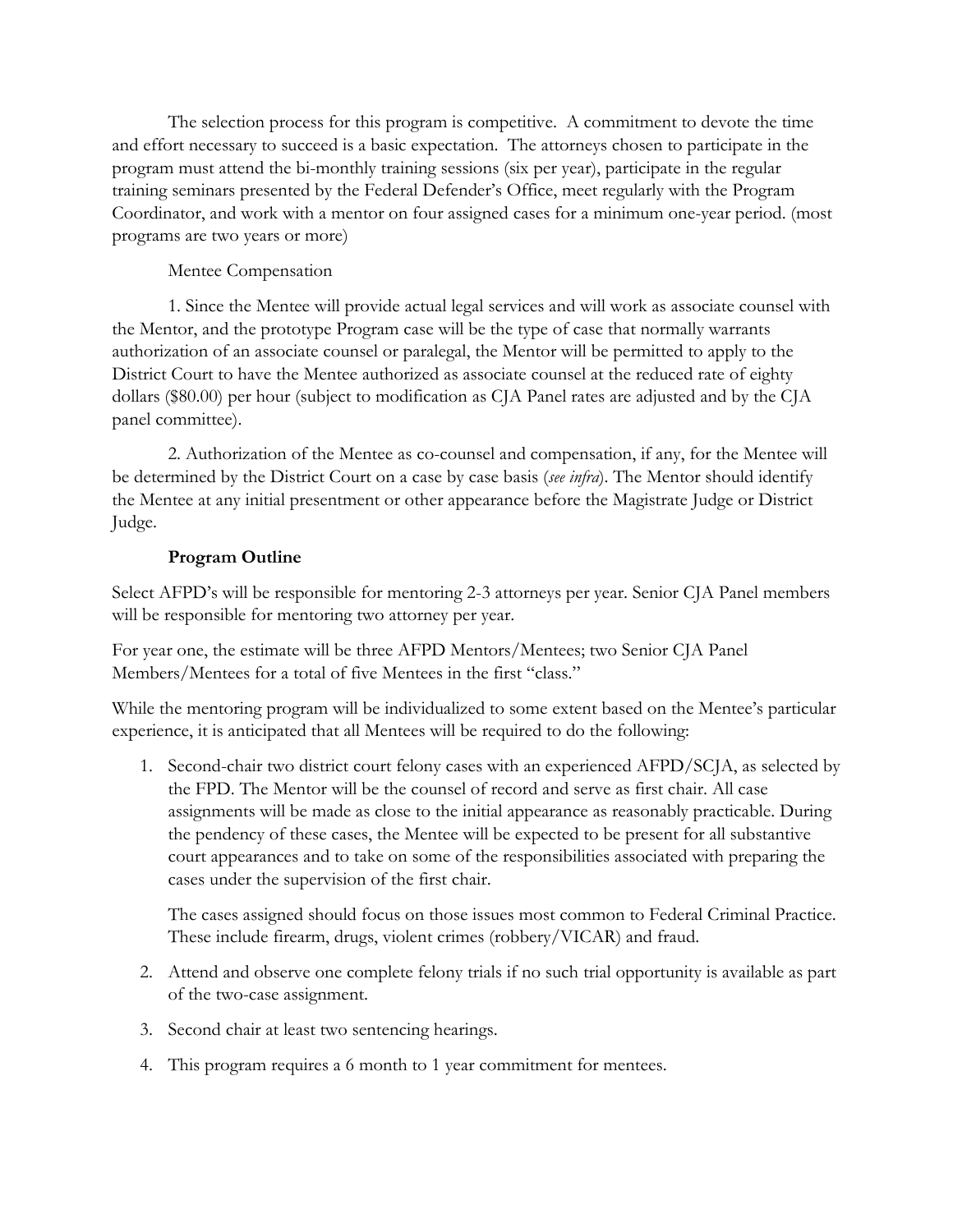5. Attend a two-day training program called the "Introduction to Federal Criminal Practice," Hosted by the FPD. Complete FPD sponsored CJA Training program, including bimonthly classroom training.

Monthly class meetings:

The Mentee class meets every other month for a CLE-type training that is designed and provided for them exclusively. These trainings address substantive federal criminal law, skills development and practical points for effective representation. Additionally, mentees learn about the agencies specific to federal criminal practice. Trainers include members of the District Court, CJA panel members, attorneys from the Federal Defender's Office and representatives from various federal agencies, including the U.S. Probation Office, the U.S. Attorney's Office and the U.S. Clerk's Office.

- 6. Complete self-study using the FD.org/USSC.gov training videos on:
	- o Initial interview and bail;
	- o Discovery issues;
	- o Drug offenses/mandatory minimum/851/RICO and VICAR;
	- o Sentencing guidelines;
	- o Weapons Offenses/ACCA;
	- o Ethics; and
- 7. Complete self-study of an additional two training videos of their choice, in consultation with their mentor, from the following options:
	- o Fraud;
	- o Offenses-child pornography;
	- o Supervised release and other violations;
	- o Use of Experts; and
	- o Representing clients on appeal.

# **CJA TRAINING PROGRAM/RESOURCES**

# **LIVE SEMINARS**

FPD EDVA/WDVA- Frank Dunham Criminal Defense Seminar- April

FPD EDVA- November Seminar- Richmond

FPD EDVA – Summer - Introduction to Federal Court- Norfolk/Newport News - July

FD.ORG- <https://www.fd.org/training-events>